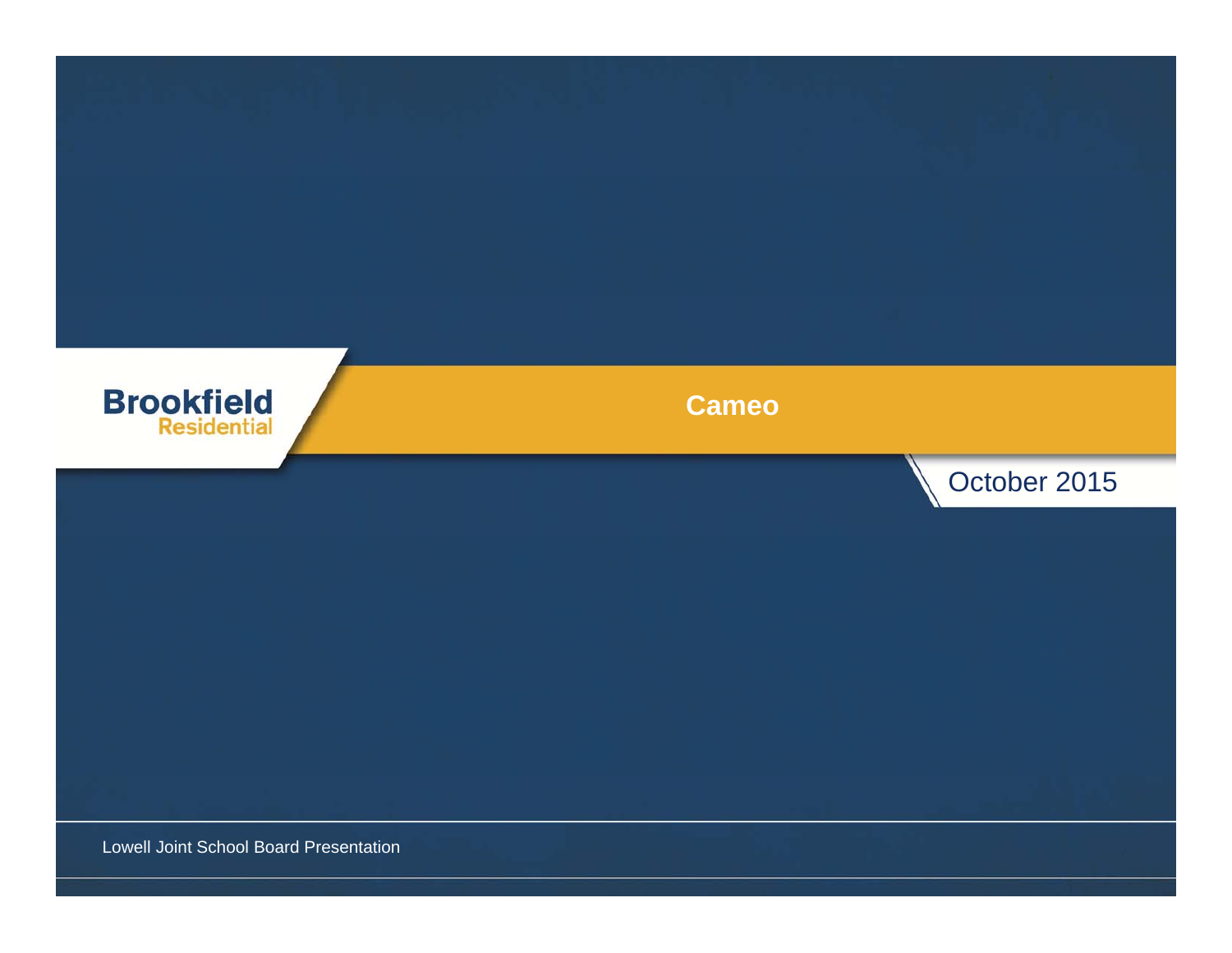### **About Brookfield Residential**

Brookfield Residential Los Angeles is a premier lifestyle provider comprised of a dedicated, knowledgeable team of professionals with the passion and experience to craft exceptional new homes, neighborhoods and communities. From the goals of first time buyers to the prestige of luxury homes, we are proud to offer opportunities that embrace a diversity of aspirations. Respected as an awardwinning innovator, we are recognized for delivering consistent quality, design details and an outstanding customer experience.

Brookfield Residential Properties Inc. is a leading North American land developer and homebuilder. We entitle and develop land to create master-planned communities and build and sell lots to third-party builders, as well as to our own homebuilding division. We also participate in select, strategic real estate opportunities, including infill projects, mixed use developments, and joint ventures. For more information, please visit BrookfieldResidential.com.

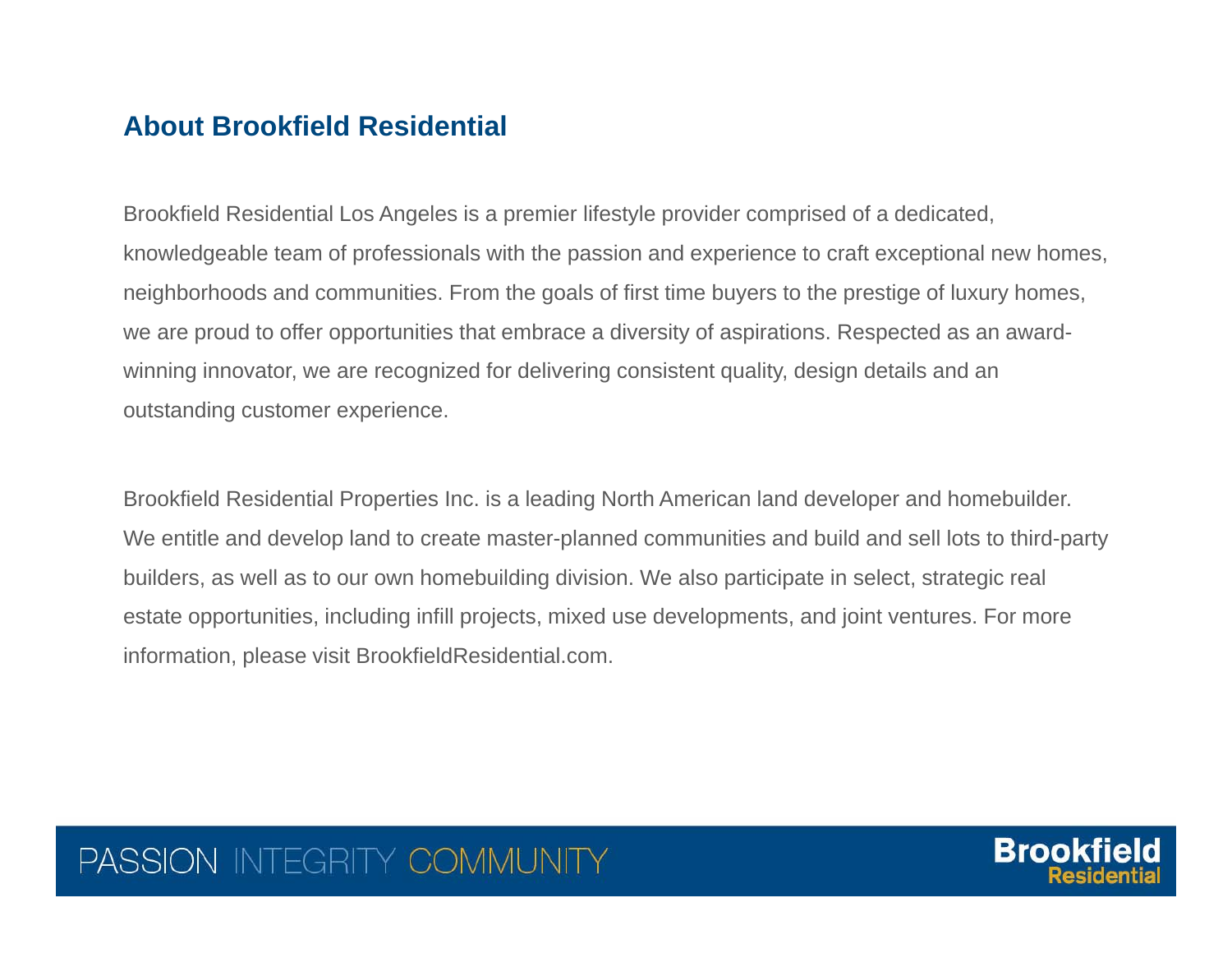#### Whittier, CA 90604  $\frac{1}{1642}$ Norwalk-**Yorba Linda Bellilower**  $69$ **Placentia** Fullerton **Buena Park Antesia** Los Cerritos Center Cerritos **ALL** akewood **N** La Palma Knotts Beny Farm O ×, 55 AKEWOOL<br>VILLAGE Anaheim offve **Gardens DOM** Cypress **Villa Park** Steuton

Hacienda<br>Heights

La Mabra

**O** Puente Hills Mai

Rowland<br>Heights

Park & M

Türnbull Canyon

 $\boldsymbol{\varpi}$ 

Whittier

South Whittler

Pleo Rivera

**lantal**<sub>i</sub>c

**Enders** 

Downey

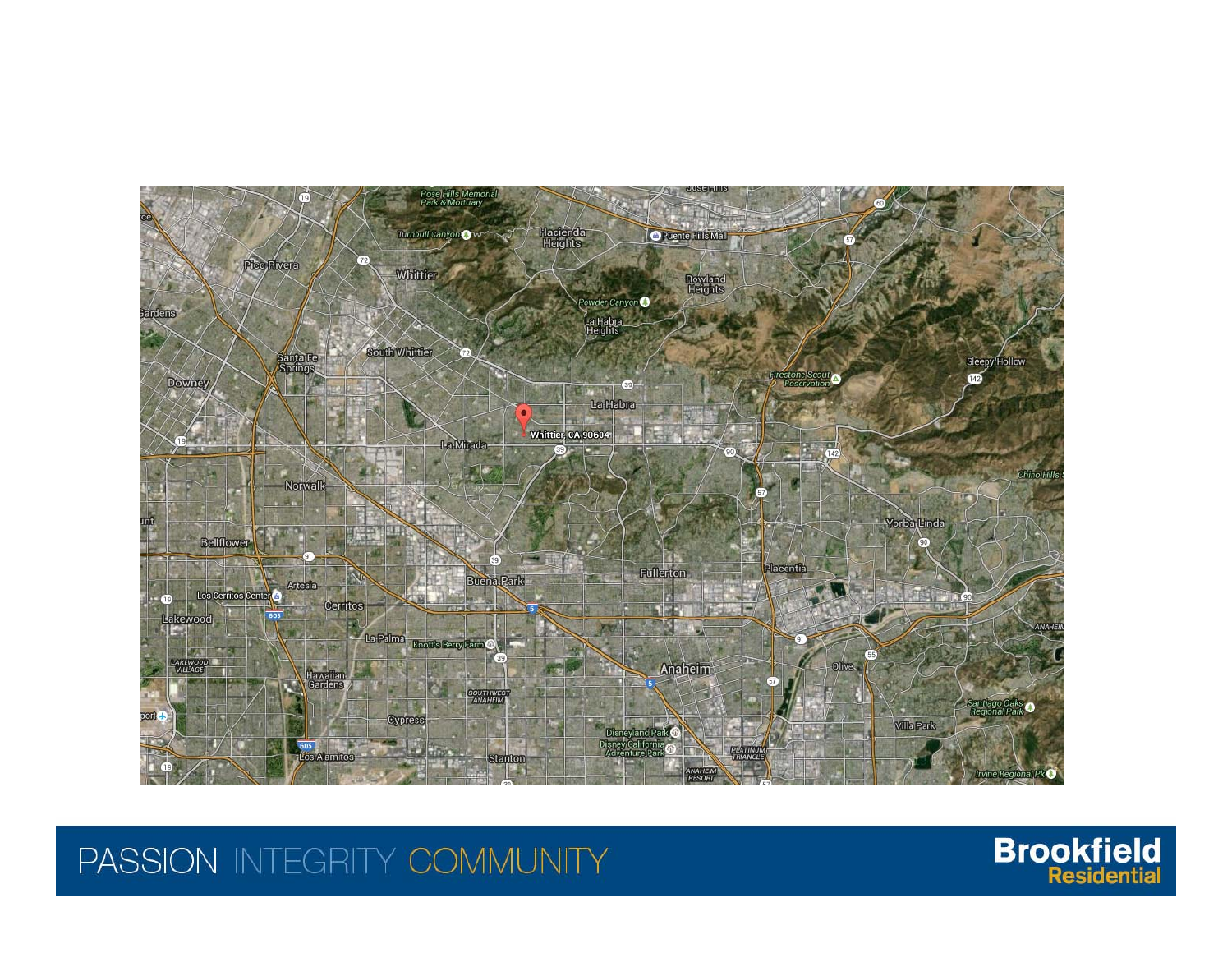## **Plan Specifications**

|                | <b>Square Footage</b> |           |              |                      |                 |                |                |
|----------------|-----------------------|-----------|--------------|----------------------|-----------------|----------------|----------------|
| Plan           | <b>1st Floor</b>      | 2nd Floor | <b>Total</b> | <b>Covered Patio</b> | <b>Bedrooms</b> | <b>Baths</b>   | Garage         |
| 4              | 1,130                 | 1,485     | 2,615        | 435                  | 3               | 3              | $\overline{2}$ |
| $\overline{2}$ | 1,238                 | 1,508     | 2,746        | 428                  | 3               | 3              | $\overline{2}$ |
| 3              | 1,524                 | 1,816     | 3,340        | 422                  | 4               | $\overline{4}$ | $\overline{2}$ |
| $\overline{4}$ | 2,149                 | 1,695     | 3,844        | 426                  | 4               | $\overline{4}$ | $\overline{2}$ |

Anticipated Price Range: Mid \$700,000 to High \$800,000

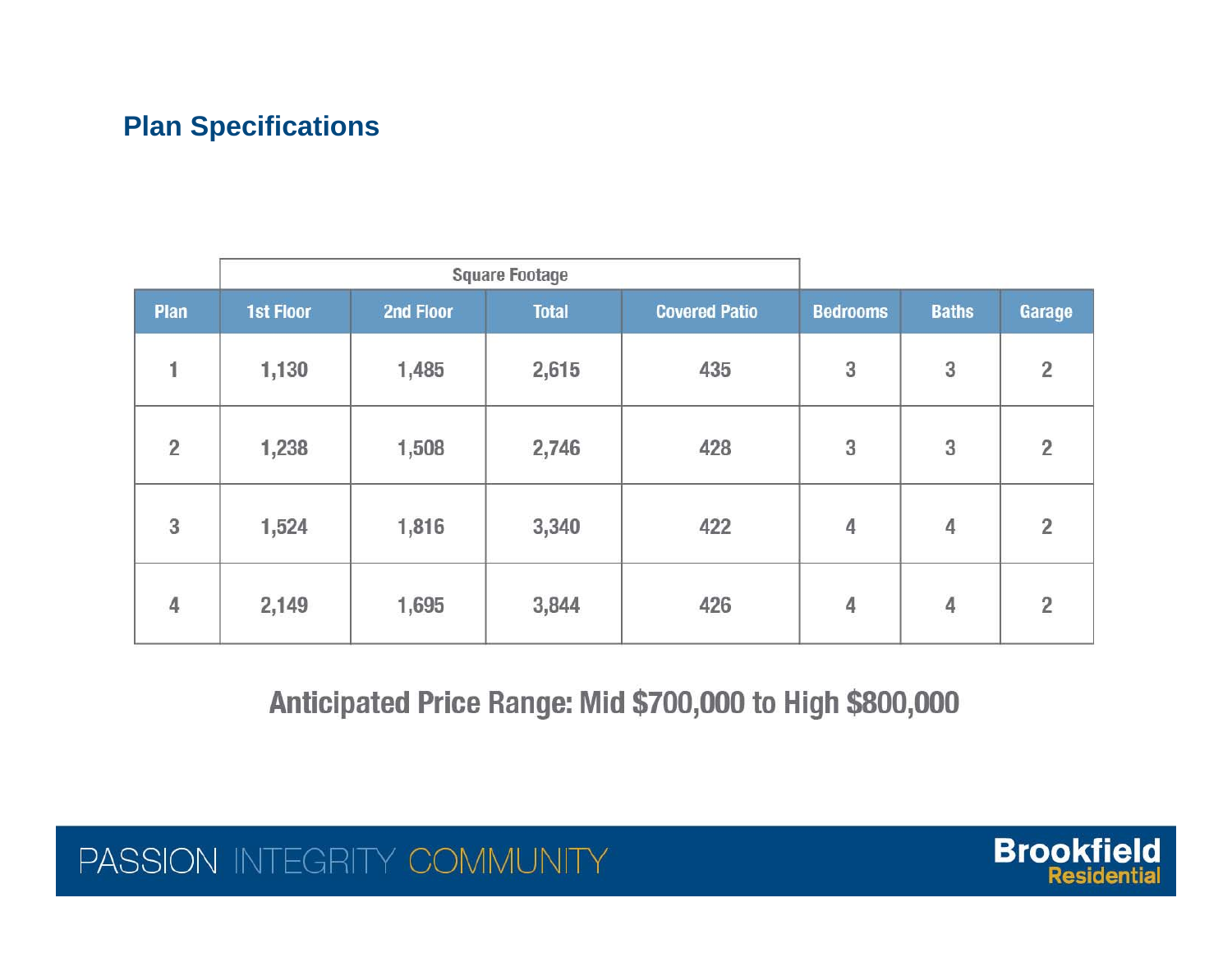

PLAN 3A SPANISH REVIVAL

PLAN 3C EARLY CALIFORNIA PLAN 3BR



PLAN 2A SPANISH REVIVAL PLAN IB

PLAN 4C





PASSION INTEGRITY COMMUNITY

**Brookfield**<br>Residential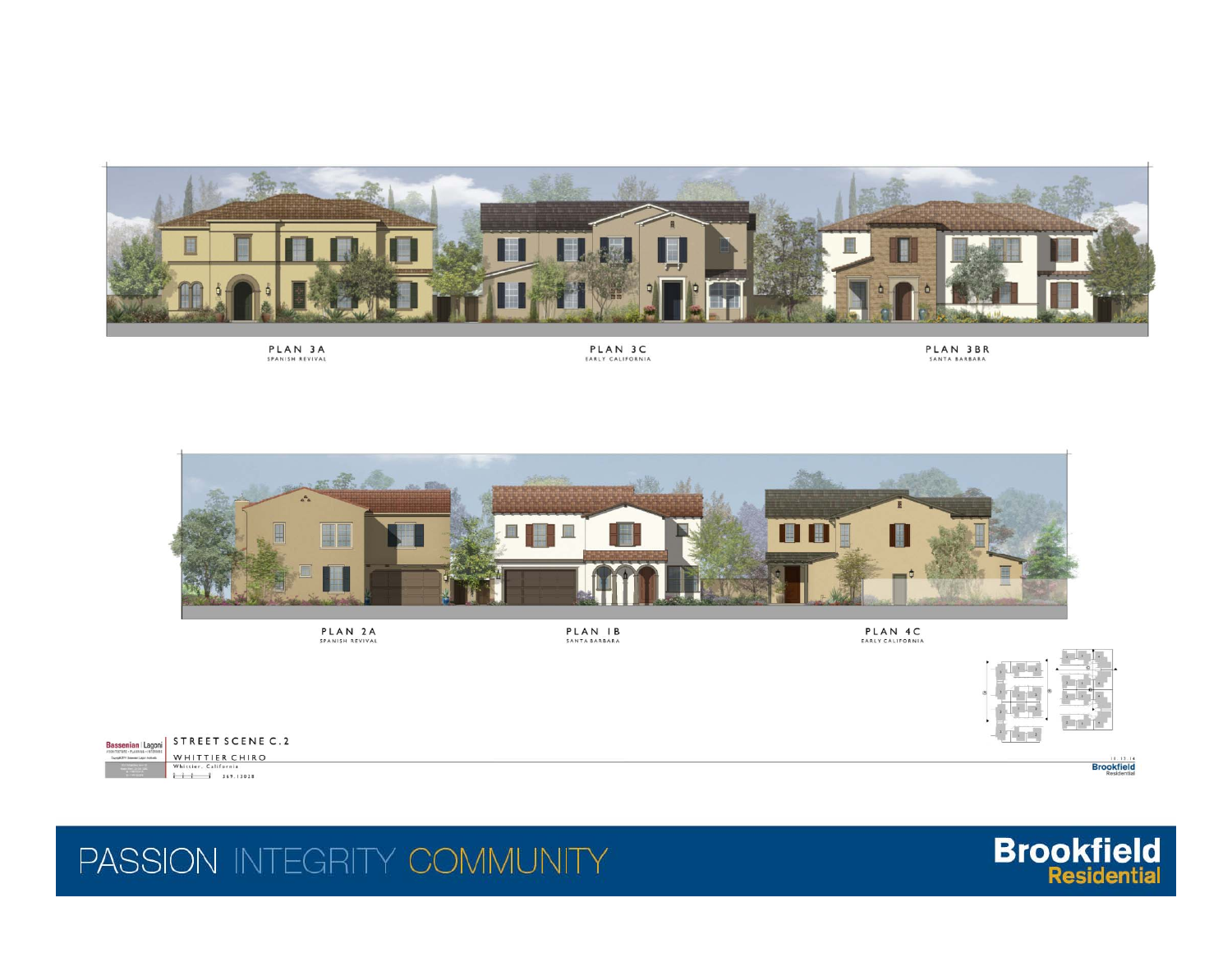### **Resort-Inspired Amenities**

- A Private Swimming Pool
- Tot Lot
- Outdoor Kitchen
- Outdoor Fireplace
- Barbecues
- Community Garden



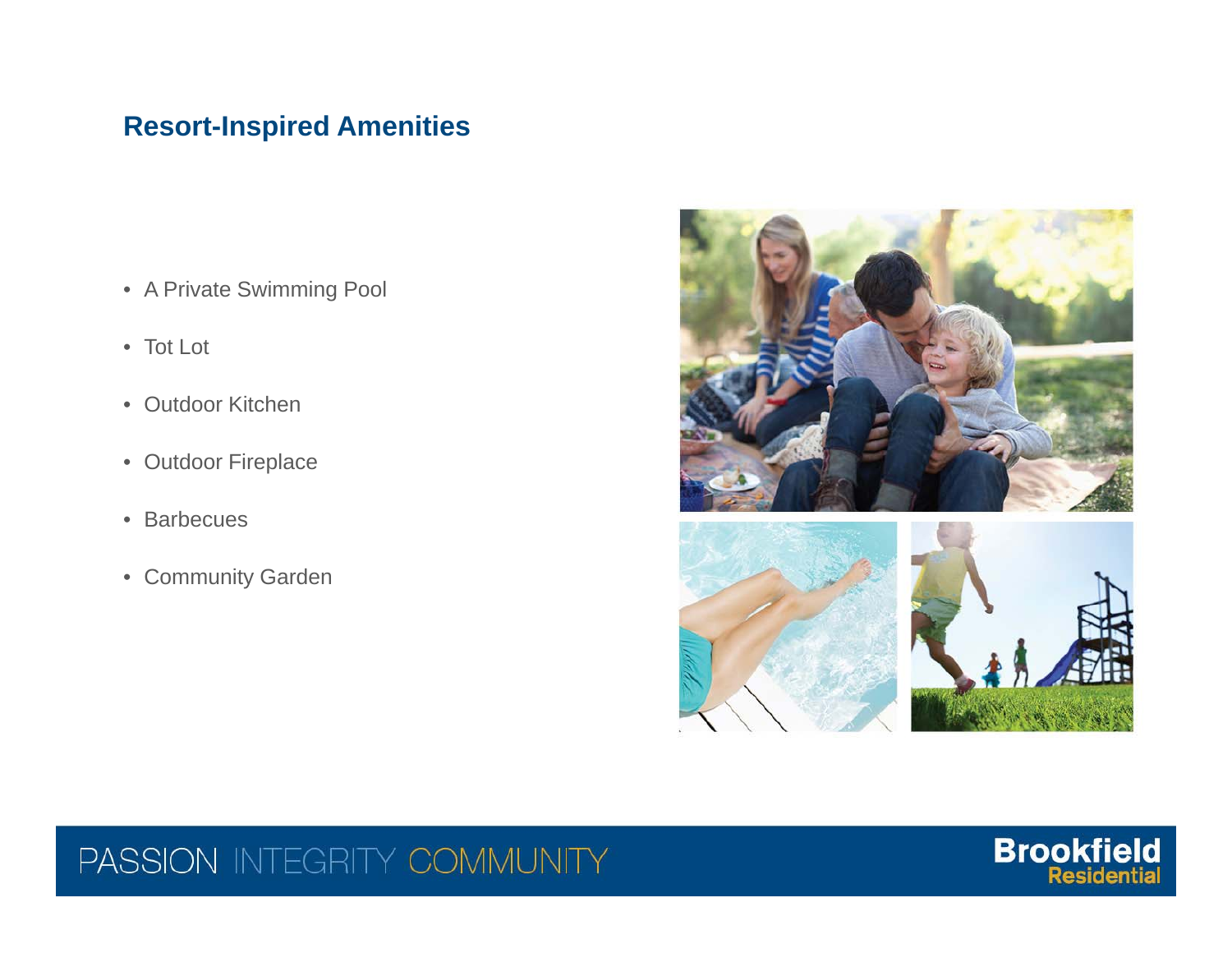### **Project Schedule**

- Model Construction: Starting Fall 2015
- Model Grand Opening: Early 2016
- First Closings: June 2016

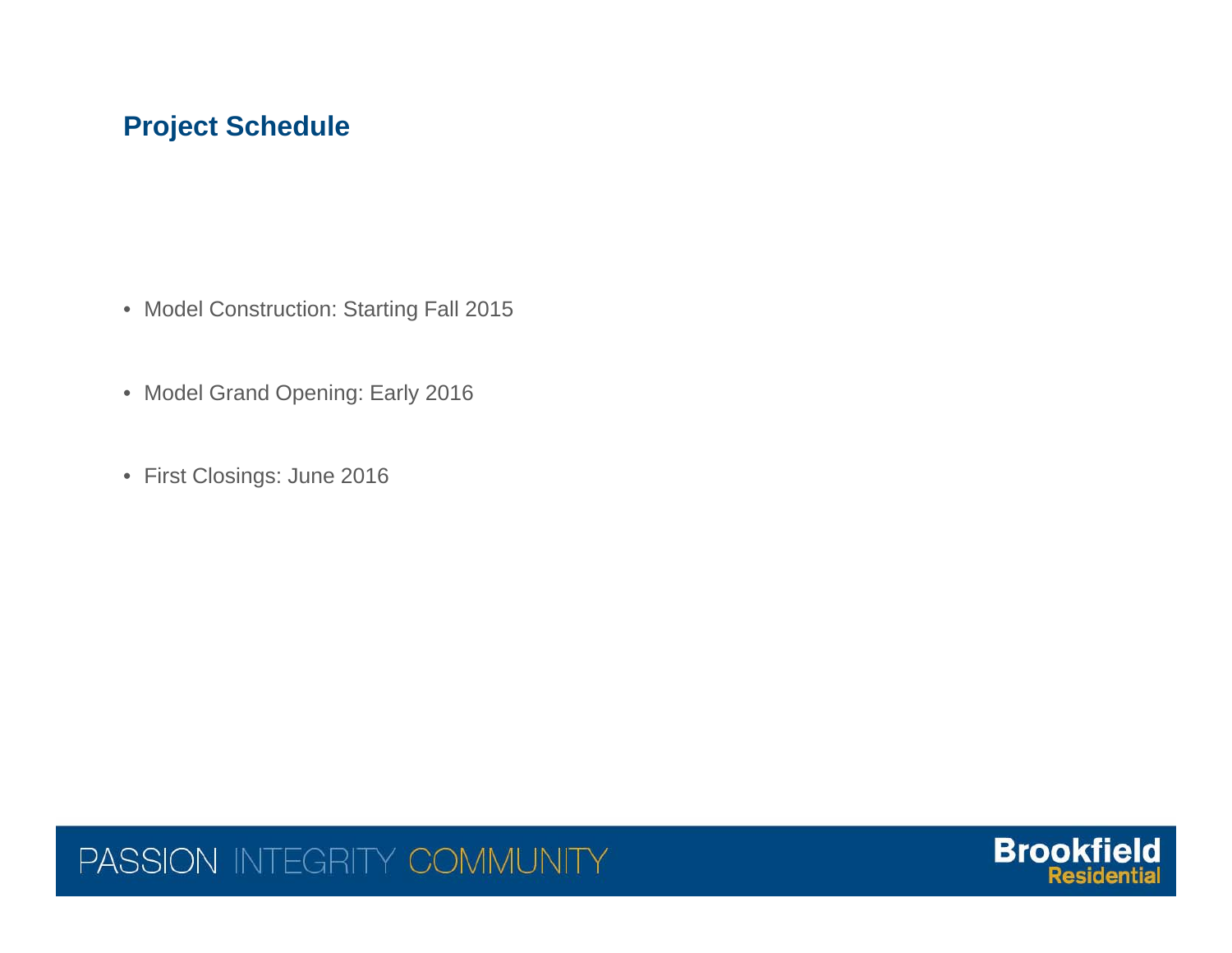### **Think Global. Live Local.**

Be home for dinner with your family! Appreciate your friends. Live more freely and take time for yourself. Laugh. Eliminate headaches and hassles from long commutes. Save money on gas, wear and tear. Live in a visionary city destined for greatness!

By living closer to work, you can do something good for the environment and for yourself. Fresh start. Did you know that the average inland empire commuter could have more than \$60,000\* in purchasing power by simply moving closer to their place of work? Or maybe you've never quantified just how much you could be saving in car maintenance and gas?

The think global/live local program is offered exclusively to people who work in their community in order to provide them the opportunity to purchase at Cameo in Whittier – the perfect neighborhood.

If you currently work in the city of Whittier and buy a home at Cameo we'll contribute up to \$1,000\*\* to help you get your new home!

We think global/live local, Brookfield Residential shows their appreciation to all of you who work in Whittier. Through your efforts- including your support for new, high-quality homes and neighborhoodsyou are helping to preserve the character and charm of the city of Whittier.